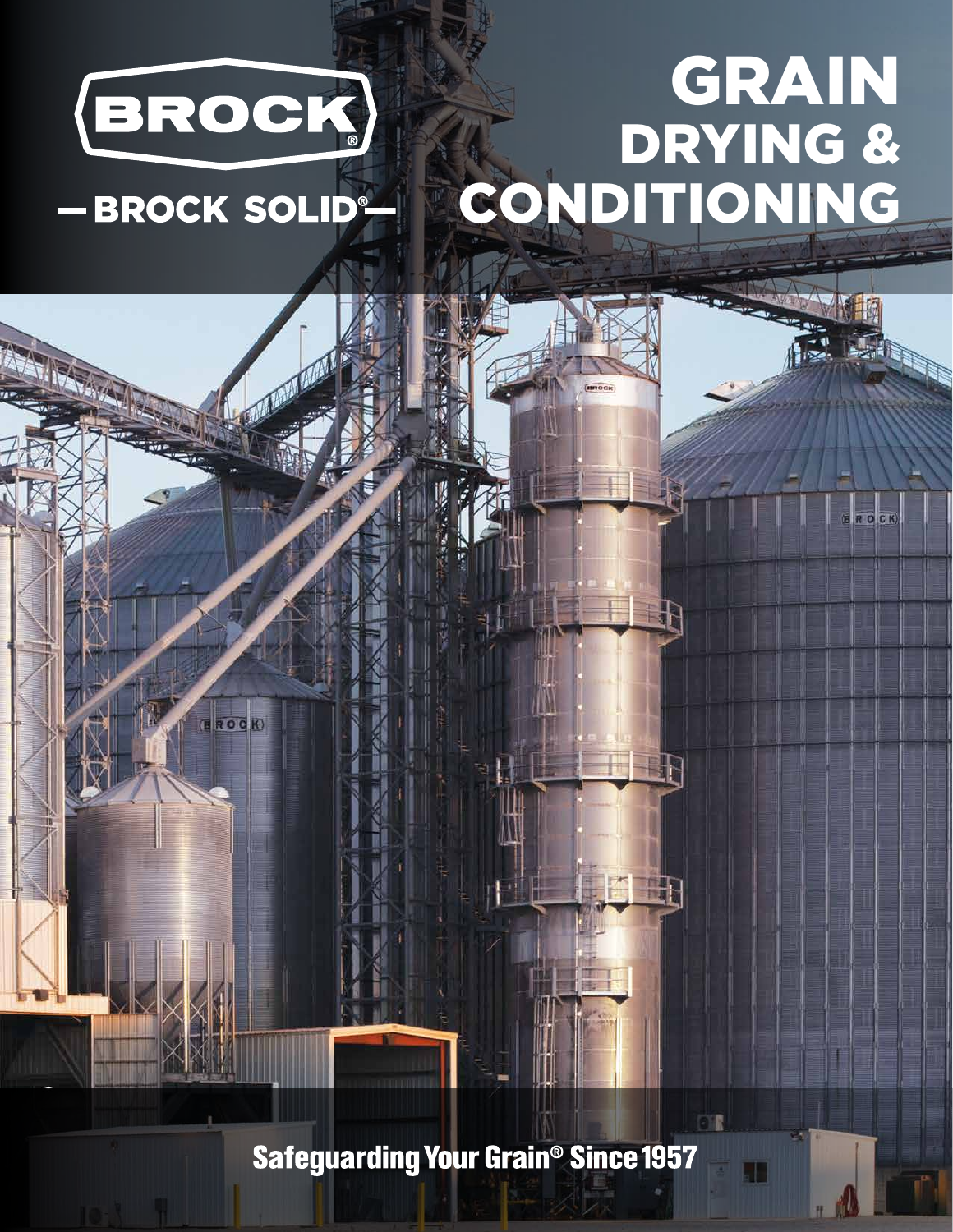# Protecting Your Investment

When months of hard work go into producing a grain crop, trust it to the best in grain drying and conditioning: Brock.

Brock Solid® is our guarantee of trusted reliability you can count on day in and day out. It's unmistakable quality, built to last year after year. And it's the same guarantee we founded the company on back in 1957.

Today, our dealers continue to uphold those standards, providing the superior service and support customers expect from Brock. Brock Solid means you can depend on them and us. Times may change, but our solid values are stronger than ever.

Whether you're a farmer storing your own grain or a commercial operation entrusted with safeguarding your customer's crops, Brock Solid delivers. Always has, always will.

**G**rain drying systems are available in a versatile low-profile design or a fuel-efficient tower style. Both offer innovative features to help you better manage grain drying.

Variable Width Grain Columns employ narrow upper columns to allow moisture-saturated drying air to rapidly escape and dry grain more effectively.

Full Flame-Wall Burner is low-emission and fuelefficient in providing uniform plenum temperatures to help maintain top grain quality.

MOISTURE EQUALIZER® System moves the hottest and driest grain through the dryer faster to reduce over-drying.

Double-Wide, Double-Inlet Centrifugal Blowers maximize airflow while minimizing sound levels.

# SUPERB ENERGY MISER® SQ Series Low Profile Dryer



Choice of Continuous Flow Drying Modes: 1) Full heat continuous flow, 2) Full heat continuous flow with two temperature zones, 3) Continuous flow with louvers, or 4) Continuous flow with louvers and hot air return duct.

EVENFLO® Unloading System creates gentle, uniform unloading for consistent drying. Slow, straight-line movement of grain is ideal for sensor accuracy in monitoring exit moisture content.





SUPER-AIR® Pneumatic System helps move grain from the dryer to multiple bins. Choice of 4-, 5- or 6-inch (102-, 127- or 152-mm) diameter systems and capacities ranging up to 2,250 bushels (57.2 metric tons) per hour.

INTUI-DRY® Dryer Control is innovative. It's intuitive. It's mission control made simple. The INTUI-DRY Controller's proven drying algorithms and straight-forward controls take grain drying to the next level.

Web-based monitoring of Brock's INTUI-DRY® Dryer Controller gives enhanced remote access through a smart phone, tablet or laptop computer – so you can monitor and control your dryer system anytime, nearly anywhere.

# CONTROLS — INTUI-DRY® Dryer Control

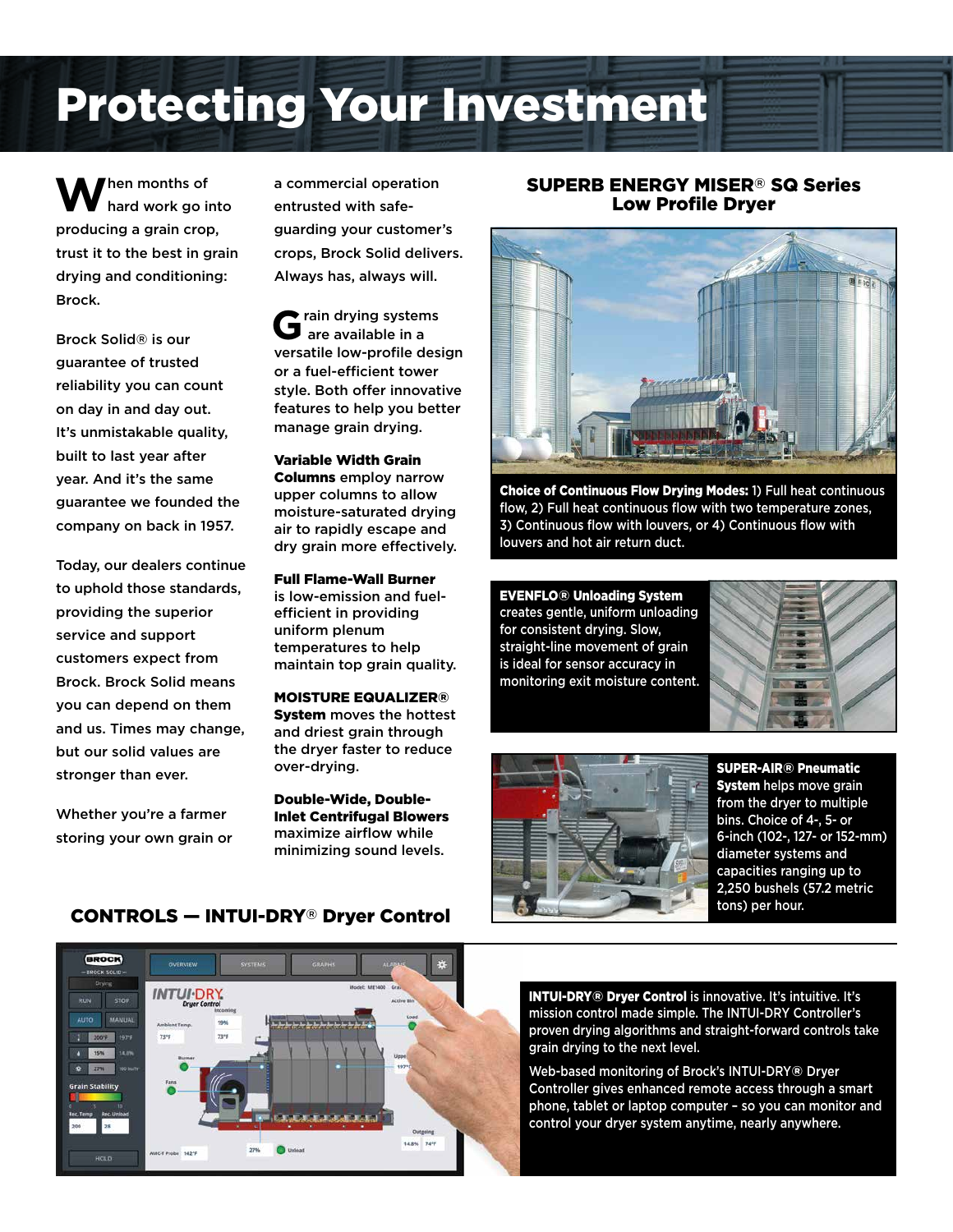### MEYER ENERGY MISER® Tower Grain Dryer



With 1,000 to 2,650 bushels (25.4 to 67.3) metric tons) per hour of continuous flow grain drying, the MEYER® Dryer offers proven, fuel-efficient technology and five points of moisture removal. It offers height as an option for adding drying capacity.

# $-100$

Brock Solid® performance and 2,500 to 10,000 bushels (63.5 to 254 metric tons) per hour grain drying capacity come in an energy efficient design. This Brock commercial dryer line offers reliable high-volume operation year after year.



**Circular Drag Unloading System evenly** meters grain from the columns and gently delivers it to the unloading point at the perimeter of the dryer. Speed is automatically adjusted to allow for moisture variations in the incoming wet grain.



Unobstructed Grain Columns allow grain entering the dryer an unobstructed gravity flow to the bottom. Electrical conduits and gas piping enter through the bottom of the dryer, not through the grain columns.

# AERATION SYSTEMS — GUARDIAN® Grain Conditioning Fans



Vane Axial Fan uses unique venturi opening design for efficient air performance and a totally-enclosed, air over (TEAO) motor. A bolt-together motor mount/fan support creates a solid connection for mounting the fan and for stability during operation. Air vanes aid efficient airflow at higher static pressures by reducing air turbulence.



Centrifugal Fan Line features high- and low-speed fans designed to handle the aeration needs of larger grain bins. Advanced air foil blade design and air inlet orifice promote better airflow into the centrifugal wheel to enhance fan performance. Baffle design helps to direct air into the dynamically-balanced centrifugal wheel to encourage smooth, efficient fan operation.



Fan Controller is specifically matched to each fan unit and has adjustable overload protection. Control housing is designed to be weather-, dust-, and rodent-proof.

# BROCK® Commercial Tower Grain Dryer